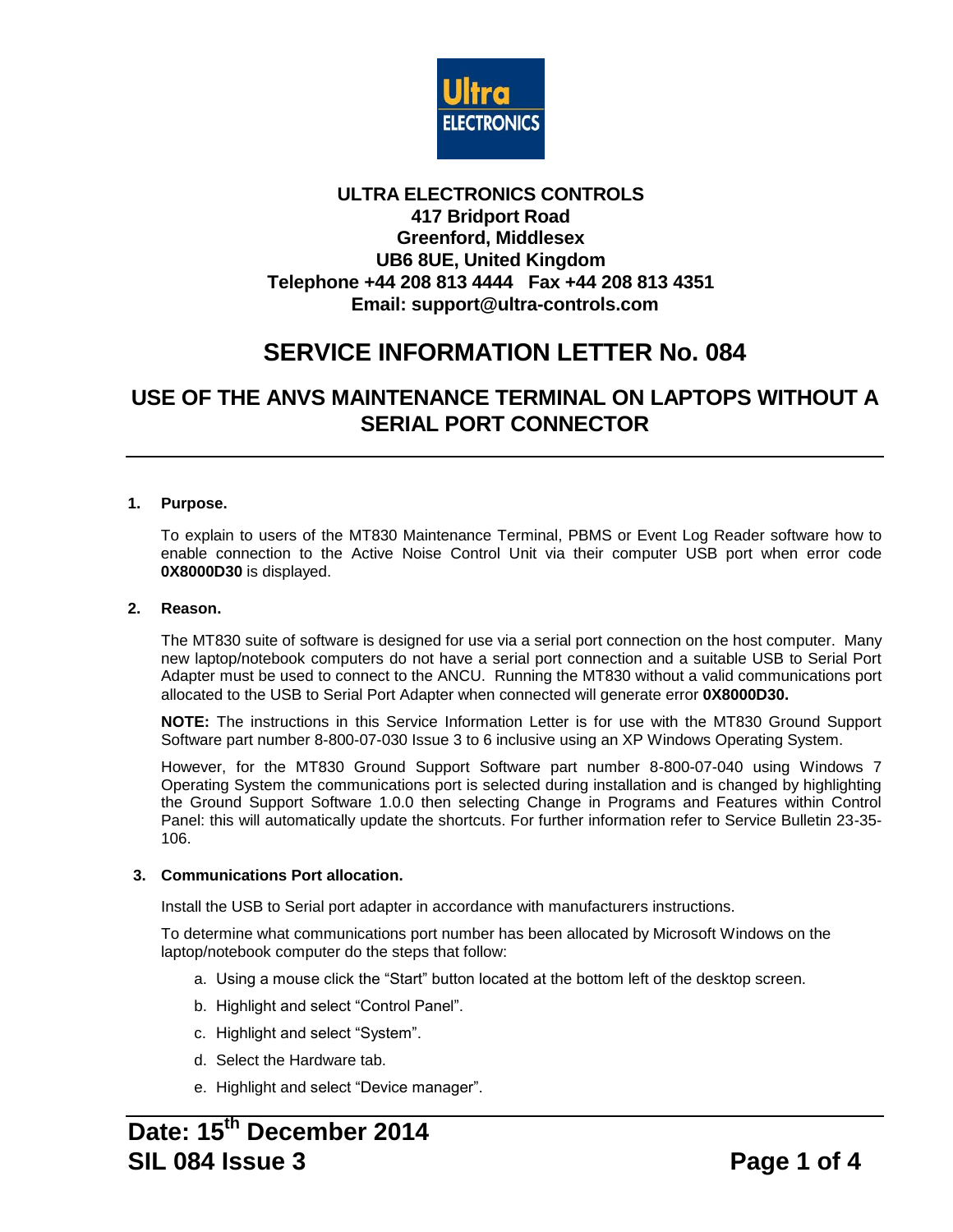# **SERVICE INFORMATION LETTER No. 084**

# **USE OF THE ANVS MAINTENANCE TERMINAL ON LAPTOPS WITHOUT A SERIAL PORT CONNECTOR**

- f. In "Device Manager" scroll down the page to find directory: "Ports (Com & LTP)"
- g. Click and open "Ports (Com & LTP)" and note what number has been allocated to the Communication port for the USB to Serial Port Adapter for example: (Com 2).
- h. You may now close all screens and return to the desktop.

## **4. Defining the correct com port for use with MT830.**

Amend the properties of the desktop MT830 icon as follows:

- a. Right click on the desktop MT830 icon.
- b. Highlight and select Properties.
- c. Click on the "Shortcut" tab at the top of the "Properties" page.
- d. The "Target" line should read:

# **C:\MT830\MT830.exe**

e. Amend the "Target" line as follows:

### **C:\MT830\MT830.exe**<space>**–port**<space>**x**

- (Where x is the number noted in paragraph  $3 g$ )
- f. i.e. example should read

# **C:\MT830\MT830.exe –port 2**

g. At the bottom of the page click "Apply" and then "OK"

### **5. Defining the correct com port for use with PBMS**

Amend the properties of the desktop PBMS icon as follows:

- a. Right click on the desktop PBMS icon.
- b. Highlight and select Properties.
- c. Click on the "Shortcut" tab at the top of the "Properties" page.
- d. The "Target" line should read:

### **C:\MT830\PBMS.exe**

e. Amend the "Target" line as follows:

### **C:\MT830\PBMS.exe**<space>**–port**<space>**x**

# (Where x is the number noted in paragraph  $3 - g$ )

f. i.e. example should read

# **C:\MT830\PBMS.exe –port 2**

g. At the bottom of the page click "Apply" and then "OK"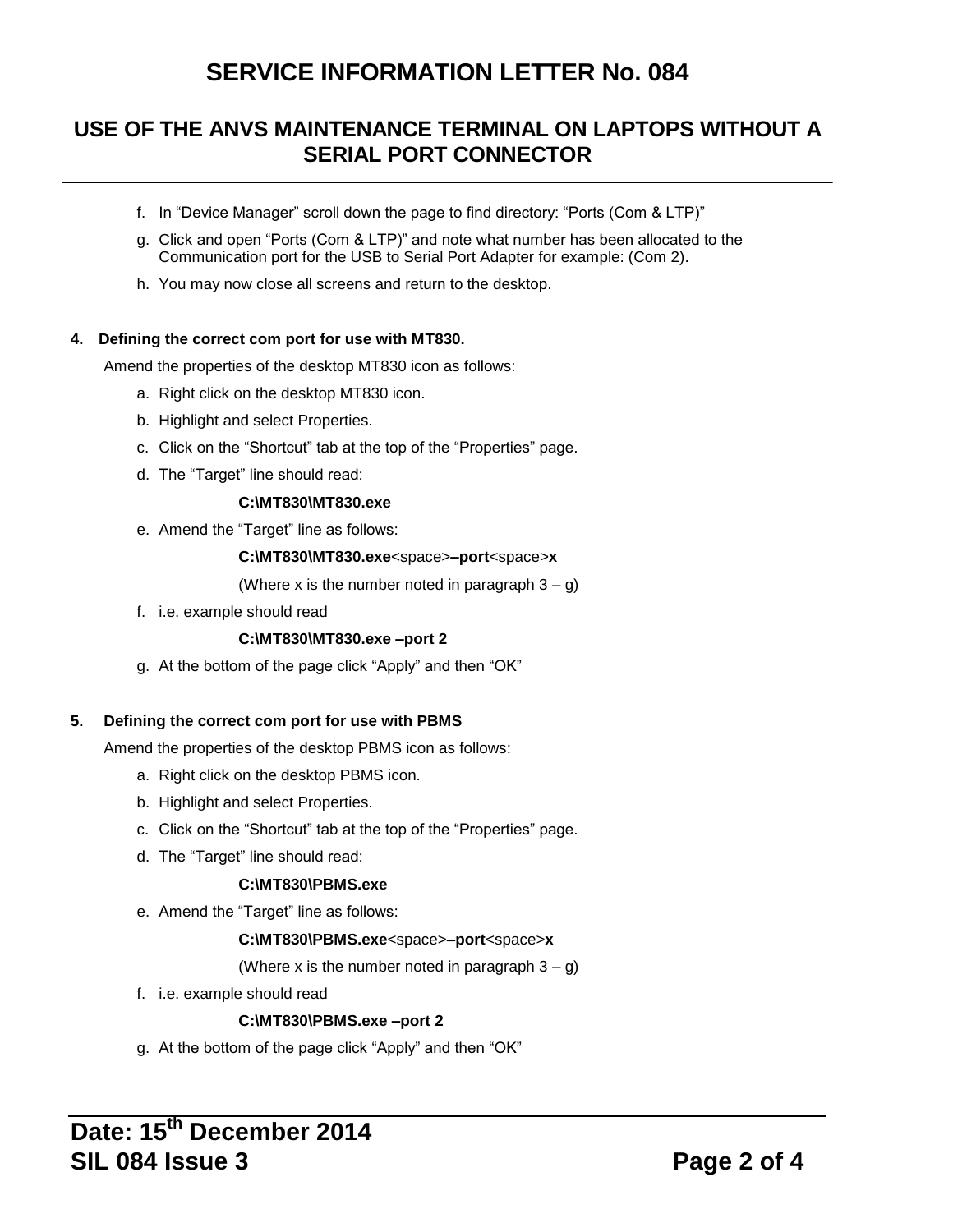# **SERVICE INFORMATION LETTER No. 084**

# **USE OF THE ANVS MAINTENANCE TERMINAL ON LAPTOPS WITHOUT A SERIAL PORT CONNECTOR**

## **6. Defining the correct com port for use with Store Event Log**

Amend the properties of the desktop Store Event Log icon as follows:

- a. Right click on the desktop Store Event Log icon.
- b. Highlight and select Properties.
- c. Click on the "Shortcut" tab at the top of the "Properties" page.
- d. The "Target" line should read:

#### **C:\MT830\Tools\StoreEventLog.exe**

e. Amend the "Target" line as follows:

#### **C:\MT830\Tools\StoreEventLog.exe**<space>**–port**<space>**x**

(Where x is the number noted in paragraph  $3 - g$ )

f. i.e. example should read:

#### **C:\MT830\Tools\StoreEventLog.exe –port 2**

g. At the bottom of the page click "Apply" and then "OK"

#### **7. Defining the correct com port for use with AMT**

**NOTE:** The com port for the AMT can only be set between the ranges 1 - 3

- a. Using a mouse click the "Start" button located at the bottom left of the desktop screen.
- b. Highlight and select Computer.
- c. Highlight and select the C drive.
- d. Highlight and select the MT830 folder on the right side.
- e. Scroll down the page highlight and right click the file called "User"
- f. From the menu select "Open with"
- g. If the recommended programme to open with is not Notepad (which you should select) select "Browse" navigate to and select Notepad
- h. Edit the line at the bottom of the page as follows:

### [COMMS PORT] X

(Where x is the number noted in paragraph 3 – f and not greater than 3)

- i. At the top of the window select 'File' from the drop down select 'Save'
- j. Close all windows